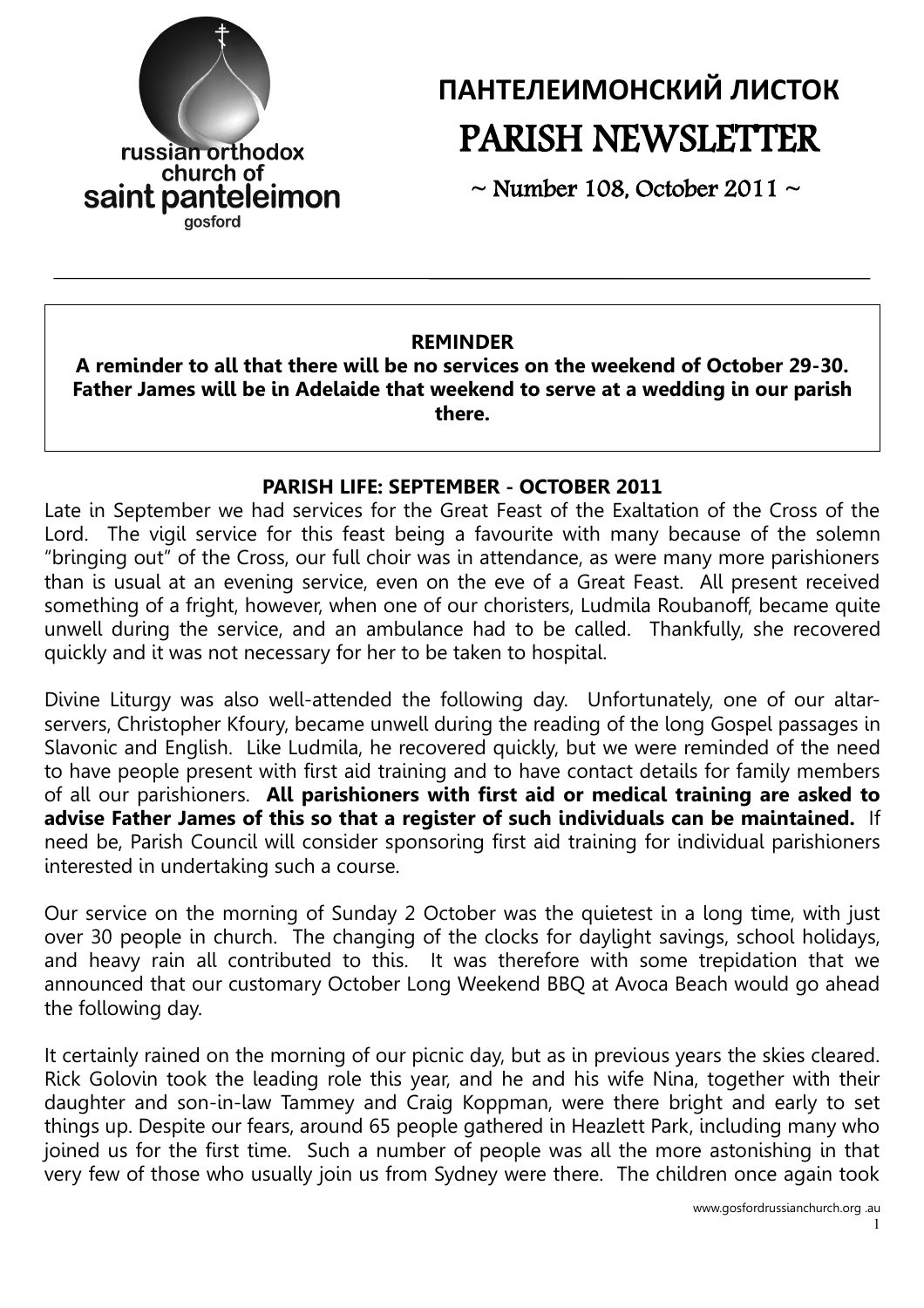the opportunity to hire canoes and aquabikes. The pattern of good weather against the odds for our BBQ over the last few years is so striking that the Estonian man who owns the aquabike business (and whose grandfather, interestingly, was a bodyguard for Tsar-Martyr Nicholas) attributes extraordinary power to our prayers! Many thanks to Rick Golovin for organising such an enjoyable day.

Parish Council was due to meet on Tuesday October 11 but insufficient time to prepare financial reports and the fact that there was little else on the agenda led to the meeting being cancelled. Parish Council will next meet on Tuesday November 8. In addition to the financial reports, it is expected that Parish Council will consider draft administrative guidelines relating to parish awards and privacy, including the use of photographs on the parish website and in social media and promotional material.

### **PARISH LIFE: THE MONTHS AHEAD**

We are now already deep into October, and the end of the year is rapidly approaching. October and November are generally quiet months in parish life. Details of two important events in November – Divine Liturgy at Strathfield for Vladyka's name-day and the visit of the Kursk-Root Icon to our parish – are given elsewhere in this edition of the newsletter. With the Nativity Fast beginning at the end of November, we will endeavour to have a BBQ on the last Sunday beforehand, November 20. Confirmation of this and detailed information about the Nativity Fast will be presented in the November newsletter. A new schedule of services covering the Summer months should be available by then. There will be no services on December 3-4 because of our parish camp, but we hope to have services on December 6-7 for Saint Katherine. The Diocesan "teen retreat" will be held during the week beginning December 19, with some of our parish teens expected to attend. The following week Father James will be at the Diocesan Youth Conference at Wisemans' Ferry. Sometime early in 2012 we will have a church clean-up in preparation for Christmas, with the services for that feast being at Gosford again this year. Father James will serve in Wallsend on the Eve of Nativity and again on the second day of the feast. The Eve of Theophany will be observed in our parish, and Theophany itself will be celebrated at Wallsend. Parish homes will be blessed at that time. Great Lent begins in 2012 on February 27, just over a month after the Bright Days of Christmas and Theophany.

# **PARISH LIFE: THE KURSK-ROOT ICON OF THE MOTHER OF GOD**

The Kursk-Root icon of the Mother of God, one of the great Holy Icons of the Russian Orthodox Church, will be visiting our parish on Saturday November 19. Fr James hopes to serve a moleben and akathist in the Hornsby area mid-morning, in Newcastle mid-afternoon, and at Gosford in the evening (in place of the usual evening service). Parishioners and friends are encouraged to attend at least one of the services. The akathist and moleben will be around an hour in length altogether, and we will try and arrange a "cup of tea" afterwards. The Diocesan authorities have asked that a collection be taken up at each service. Envelopes for this collection are included with this issue of the newsletter, and will also be available in church.

# **DIOCESAN LIFE: METROPOLITAN HILARION'S NAME DAY**

His Eminence Metropolitan Hilarion will be in the Australian and New Zealand Diocese from October 17 until November 17. A highlight of his visit will be the celebration of his Name Day on Thursday 3rd November, the day of commemoration of the Righteous Hilarion,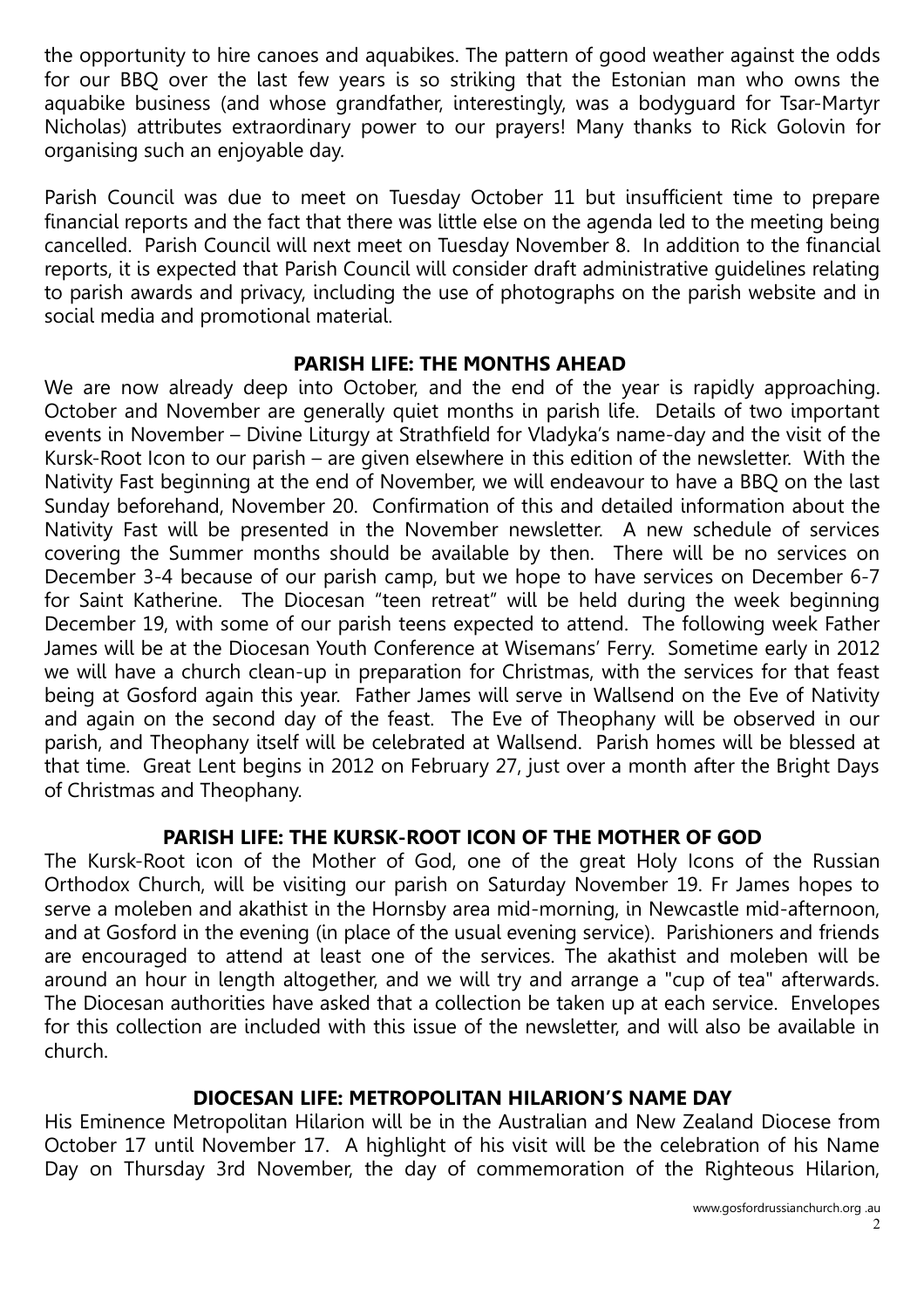Schemamonk of the Kiev Caves. Clergy from around the Diocese – not just Sydney – will gather to concelebrate Divine Liturgy at 9am at Saints Peter and Paul Cathedral, Strathfield. Those of the faithful who are able to be present for Divine Liturgy are encouraged to attend. At this stage, it is expected that Fathers James and Martin will both be there.

### **PARISH LIFE: CHARITABLE COLLECTIONS**

On Sunday  $6<sup>th</sup>$  November, we will be taking a collection for the Synod of Bishop's 'Fund for Assistance'. Taken every year in November, this collection is for financial assistance to parishes and projects in Russia and abroad. Envelopes are included with this newsletter and available at church. Further information about the important work of the Fund for Assistance can be obtained by visiting [www.fundforassistance.org.](http://www.fundforassistance.org/)

### **PARISH LIFE: GROWTH AND CHANGE**

A number of parishioners and friends have recently remarked to Father James concerning the growth and change in our parish over the past two or three years. Many of those who were with us in the early days at Narara Community Centre and at the time of our move to West Gosford are no longer with us, and many more others have joined. The extent of the change is particularly evident in our parish directory: whereas the earliest directory listed just 35 households in regular contact with our parish, that number had increased to 80 early in 2010. The latest edition of the directory lists nearly 120 households! Despite such growth and change our parish has remained as friendly and relaxed as it was back in the early days, welcoming everyone and seeking to respond to the needs of a diverse community. May God grant that our parish continues to prosper and grow.

### **SPIRITUAL LIFE: HOW THE LIFE IN CHRIST BEGINS IN THIS LIFE**

"The life in Christ originates in this life and arises from it. It is perfected, however, in the life to come, when we shall have reached that last day. It cannot attain perfection in men's souls in this life, nor even in that which is to come without having already begun here. Since that which is carnal, the mist and corruption which derive from the flesh, cannot inherit incorruption, it casts a shadow over that life in this present time. Therefore Paul thought it to be a great advantage to depart in order to be with Christ, for he says,' to depart and to be with Christ is far better'. But if the life to come were to admit those who lack the faculties and senses necessary for it, it would avail nothing for their happiness, but they would be dead and miserable living in that blessed and immortal world. The reason is, that the light would appear and the sunshine with its pure rays with no eye having been formed to see it. The Spirit's fragrance would be abundantly diffused and pervading all, but one would not know it without already having the sense of smell…..Those, then, who have not acquired these things before they departed have nothing in common with that life. To this the five foolish virgins and the man invited to the wedding feast are witnesses, since they came without either the oil or the wedding garment and were not able to buy them then."

From The Life in Christ by Nicholas Cabasilas

#### **SPIRITUAL LIFE: ON TIMES OF DARKNESS**

"The weather shifts from cloudy to clear and then back to rain: thus it is with human nature. One must always expect clouds to hide the sun sometimes. Even the saints have had their dark hours, days and weeks. They say then that "God has left them" in order that they may know truly how utterly wretched they are of themselves, without His support. These times of